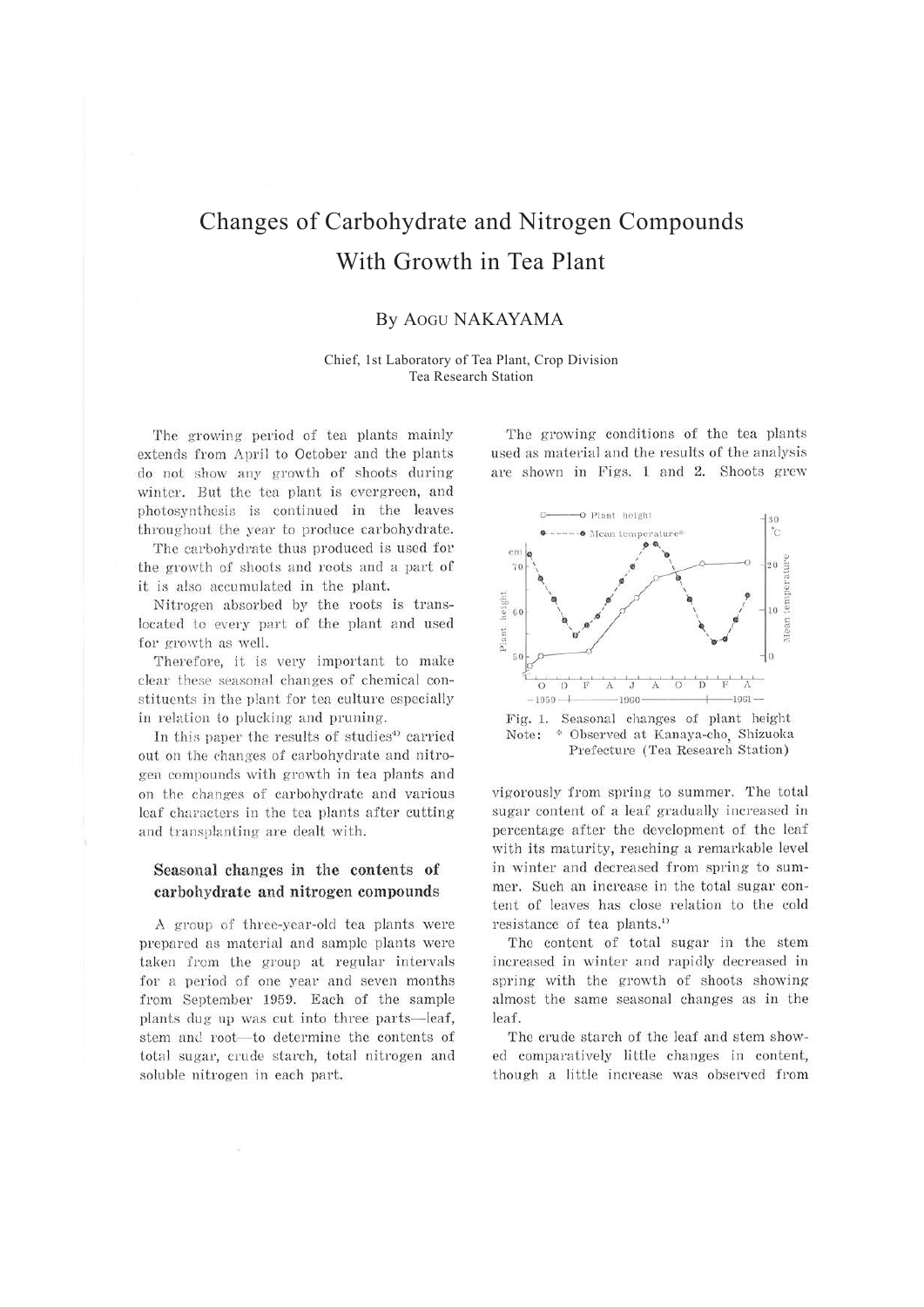

Fig. 2. Seasonal changes of intemal constituents (in dry matter)

April to May in each part.

In contrast to the cases of the leaf and stem, the leading part of changes in the carbohydrate content of the root was played by crude starch. That is, the content of crude starch in the root was very low in September or so and began to increase rapidly from late autumn. After that it remained in the maximum level until about March and then decreased with the growth of shoots.

Such seasonal changes of crude starch in the root were microscopically observed as well by using the iodine reaction (Fig. 3), and it was found that the accumulation of crude starch in the main roots began near the center of the xylem, spreading to the periphery, and its decrease in spring proceeded in the reverse direction from the periphery to the center.

The accumulation of crude starch in the roots is considered to be due to the transloca-



Fig. 3. Reserved starch in main root<br>Note: Above March Above March Below .July

tion of carbohydrate produced by photosynthesis in autumn. It has been proved by meausrements in grown tea plants that in autumn the photosynthesis of tea plants is active as in summer and the net production is larger than in any other season.<sup>2)</sup>

It is a well-known fact that roots of tea plants vigorously grow in autumn. Therefore, it seems that carbohydrate produced in leaves in autumn is primarily used for the growth of roots and the respiratory function, and secondarily accumulated as crude starch. Total sugar and crude starch accumulated in the plant during winter decreased in and after April, which shows that those are used for the growth of new shoots being partly consumed by respiration.<sup>3)</sup>

From the above-mentioned investigations of carbohydrate, it is understood that tea plants grow up repeating seasonal changes in nutrients every year as follows: they enlarge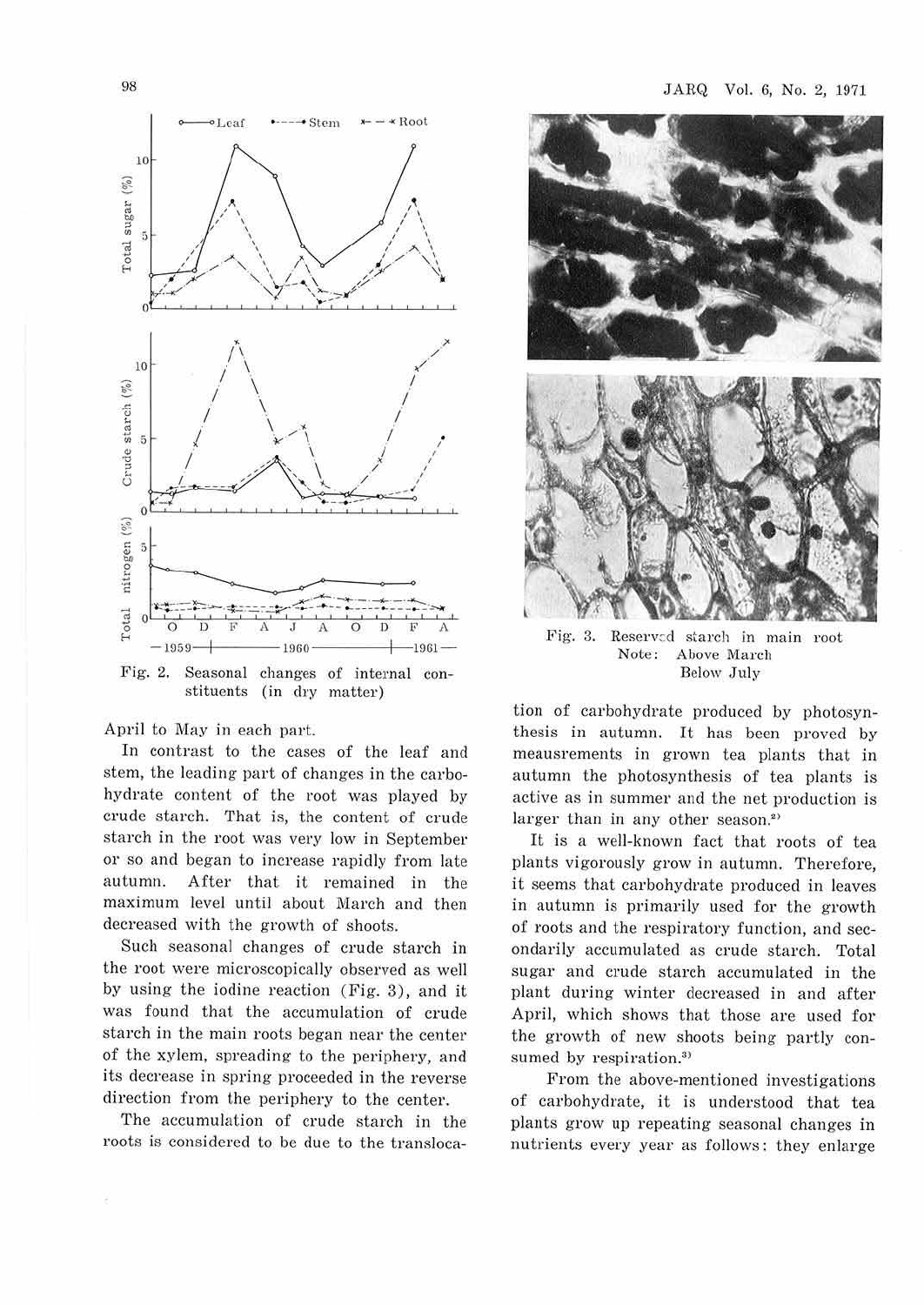their assimilative organs from spring to autumn by utilizing carbohydrate reserved in roots and others, and in autumn they accmulate the carbohydrate produced by these organs again.

Seasonal changes in the contents of nitrogen compounds were less remarkable as compared with those of carbohydrates. The total nitrogen content of the leaf was high in percentage at the beginning of its development and decreased with its maturity. The total nitrogen contents of the stem and root were very low in percentage and showed little seasonal changes except a tendency to increase in August. The leading part of the change was played by soluble nitrogen.

## **Changes in carbohydrate and photosynthesis after cutting**

Cuttings with two leaves each were planted by an ordinary method on June 29, 1962 as material, and sample cuttings were taken from among them at regular intervals for about three months to examine the content of carbohydrate and the photosynthetic rate in them.

The cuttings began to take root about 30 days after cutting and rooting was observed in 96 per cent of the cuttings examined on the 91st day.

The leaves and stem of a cutting gradually increased in dry weight, and the ratio of assimilative organs to nonassimilative organs in the cutting changed from about 2 :1 in the beginning to about 1:1 after three months (Table 1).

The crude starch content of the cutting decreased until the 30th day whereas total sugar showed a considerable increase, especially in the stem soon after cutting and then gradually decreased until the 60th day. The amount of available carbohydrate per cutting was calculated from the carbohydrate content and the dry weight of a cutting as shown in Fig. 4.



Fig. 4. Changes in available carbohydrate after cutting and its relation to photosynthesis

|                           |            | Days after cutting |      |      |      |      |      |  |  |
|---------------------------|------------|--------------------|------|------|------|------|------|--|--|
| Item                      |            | $\bf{0}$           | 11   | 19   | 32   | 63   | 91   |  |  |
| Dry weight<br>(mg/plant)  | leaves     | 340                | 390  | 396  | 371  | 375  | 386  |  |  |
|                           | stems      | 180                | 211  | 224  | 240  | 285  | 317  |  |  |
|                           | new shoots |                    | 6    | 14   | 17   | 33   | 41   |  |  |
|                           | roots      |                    |      |      | 10   | 63   | 102  |  |  |
|                           | total      | 520                | 607  | 634  | 628  | 756  | 846  |  |  |
| Total<br>sugar $(\%)^*$   | leaves     | 5.46               | 5.89 | 5.68 | 5.29 | 5.90 | 7.08 |  |  |
|                           | stems      | 2.42               | 5.46 | 4.21 | 3.92 | 2.79 | 3.12 |  |  |
| Crude<br>starch $(\%)^*$  | leaves     | 2.46               | 2.69 | 2.42 | 0.98 | 1.15 | 1.19 |  |  |
|                           | stems      | 1.35               | 1.25 | 1.01 | 0.70 | 0.91 | 1.02 |  |  |
| Total<br>nitrogen $(%)^*$ | leaves     | 3.33               | 3.02 | 2.97 | 3.12 | 2.64 | 2.31 |  |  |
|                           | stems      | 1.20               | 1.05 | 0.98 | 0.97 | 0.82 | 0.76 |  |  |

**Table** 1. **Changes of dry weight and internal constituents** 

Note: \* in dry matter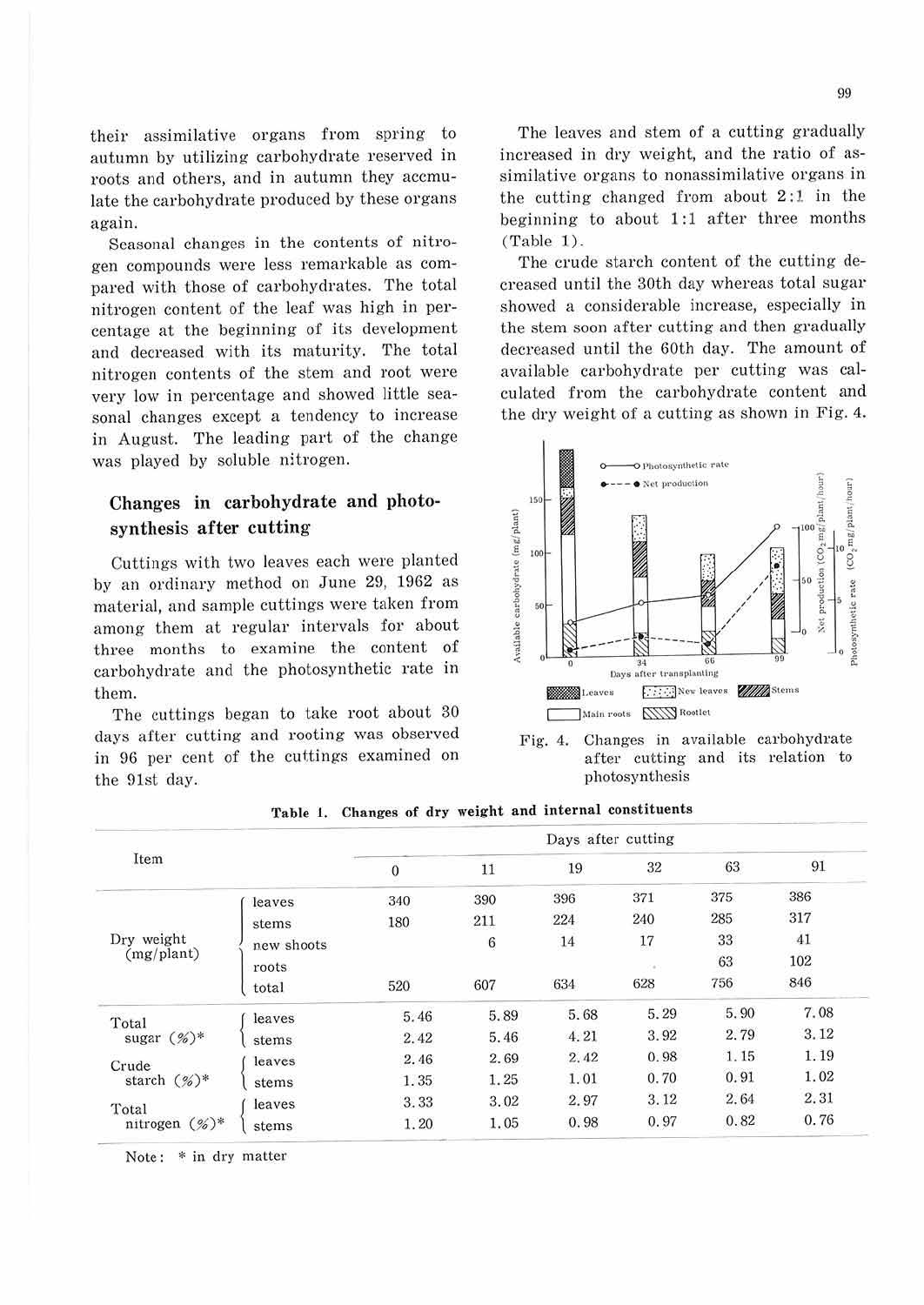The distribution of total sugar and crude starch in the cutting was considerably different on the 32nd day frcm that in the beginning while the amount of available carbohydrate showed a little change on the 32nd day and an increase of 30 per cent on the 91st day. These facts indicate that the living of cuttings during this period did not merely depend on the reserved carbohydrate.

The photosynthetic rate was remarkably lower on the 32nd day than in the beginning but gradually increased after that. And the synthesis always exceeded the consumption by respiration, suggesting that the net productiou was maintained on a certain level in the cuttings during the period.

From the result mentioned above, it is considered that after cutting, crude starch in the cuttings changes into total sugar to be used for the growth of roots and shoots, and at the same time carbohydrate newly produced by leaves also takes an important part in the growth.

# Changes in carbohydrate and nitro**gen compounds and photosynthesis after transplanting**

Two-year-old tea plants were transplanted on May 2, 1962 as material, and sample plants were taken from among them at regular intervals for about three months to examine the contents of carbohydrate and nitrogen compounds and the photosynthetic rate in them.

After transplanting, the plant lost weight considerably owing to the falling off of leaves and roots but it regained weight until the 66th day and gradually increased in weight thereafter (Table 2).

New roots appeared 30 days after transplanting, and a large number of them were observed on the 99th day. The ratio of the assimilative organs to the nonassimilative ones was 1 :4 at the time of transplanting and changed to 1:6 on the 34th day, gradually recovering thereafter.

The content of carbohydrate changed as shown in Table 2, tending to decrease in every part of the plant, especially in the main roots.

The photosynthetic rate was low in old leaves existing from the time of transplanting. It was also low in new leaves at the beginning of their development but showed a considerable increase on the 99th day.

The photosynthetic rate per plant, which was calculated by multiplying the photosynthetic rates of these leaves by their respective leaf weights, always exceeded the respiratory rate per plant and gradually increased with

| Item                                     |            | Days after transplanting |      |      |      |       |       |  |  |
|------------------------------------------|------------|--------------------------|------|------|------|-------|-------|--|--|
|                                          |            | $\overline{0}$           | 12   | 22   | 34   | 66    | 99    |  |  |
| Fresh weight $(\%)$                      |            | 100.0                    | 85.7 | 91.1 | 91.0 | 102.0 | 124.6 |  |  |
| Total sugar<br>+<br>Crude starch $(%)^*$ | leaves     | 5.69                     | 5.61 | 4.88 |      |       |       |  |  |
|                                          | new leaves | 5.06                     | 6.81 | 5.66 | 5.14 | 3.65  | 3.81  |  |  |
|                                          | stems      | 2.90                     | 3.39 | 2.95 | 2.25 | 1.54  | 1.48  |  |  |
|                                          | main roots | 8.37                     | 5.55 | 5.22 | 4.91 | 2.21  | 1.66  |  |  |
|                                          | rootlets   | 2.48                     | 2.26 | 1.91 | 2.11 | 1.85  | 1.40  |  |  |
| Total<br>nitrogen $(\%)^*$               | leaves     | 2.46                     | 2.32 | 2.45 | 2.48 |       |       |  |  |
|                                          | new leaves | 5.00                     | 4.14 | 3.87 | 3.63 | 3.58  | 3.22  |  |  |
|                                          | stems      | 1.02                     | 0.90 | 0.96 | 0.84 | 0.76  | 0.71  |  |  |
|                                          | main roots | 0.89                     | 0.90 | 0.93 | 0.96 | 0.86  | 0.79  |  |  |
|                                          | rootlets   | 1.31                     | 1.31 | 1.43 | 1.36 | 1.37  | 1.43  |  |  |

**'fable 2. Changes of fresh weight and internal constituents** 

Note: \* in dry matter